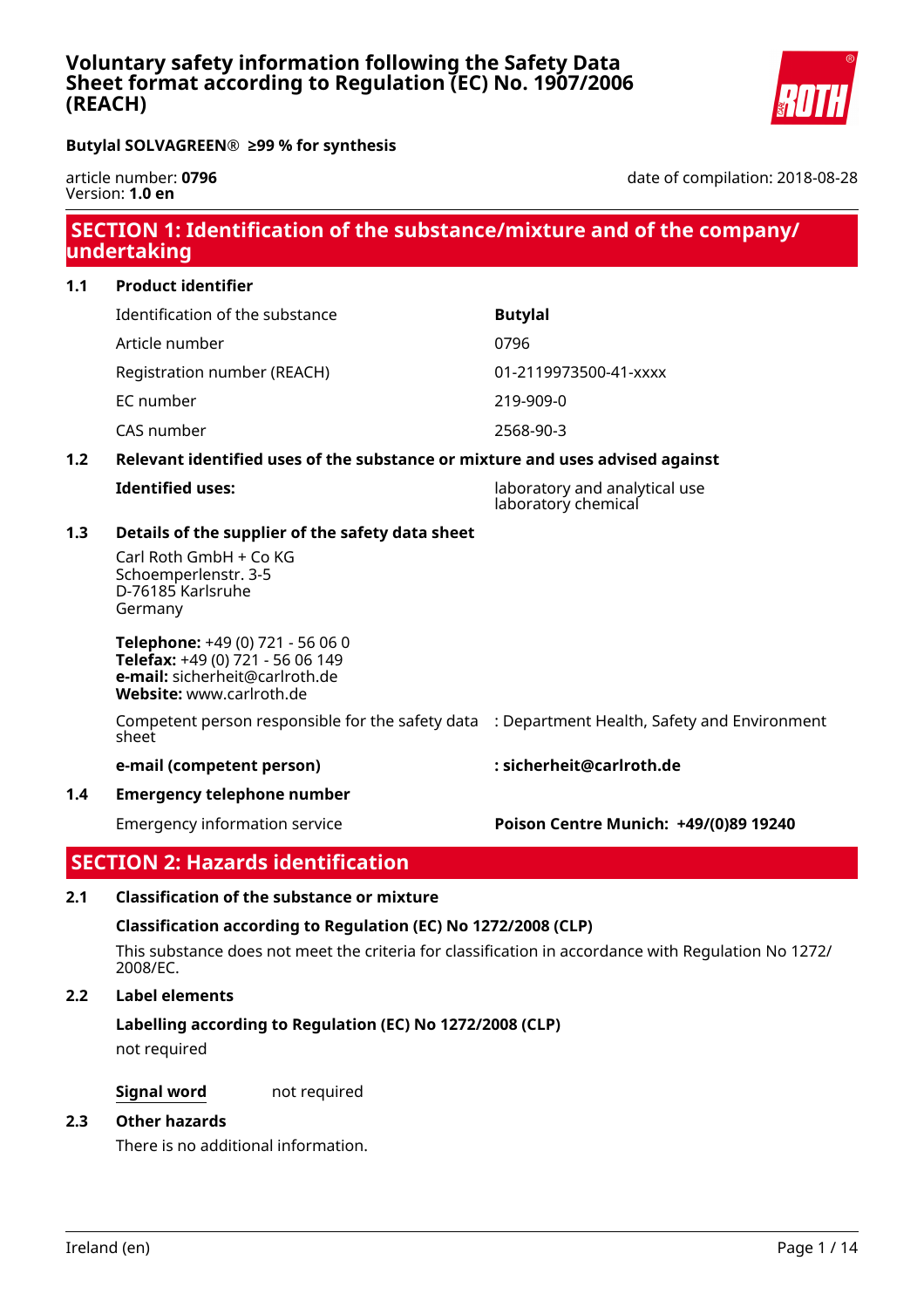

article number: **0796**

# **SECTION 3: Composition/information on ingredients**

| 3.1 | <b>Substances</b>           |                       |  |  |  |  |  |
|-----|-----------------------------|-----------------------|--|--|--|--|--|
|     | Name of substance           | <b>Butylal</b>        |  |  |  |  |  |
|     | Registration number (REACH) | 01-2119973500-41-xxxx |  |  |  |  |  |
|     | EC number                   | 219-909-0             |  |  |  |  |  |
|     | CAS number                  | 2568-90-3             |  |  |  |  |  |
|     | Molecular formula           | C9H20O2               |  |  |  |  |  |

## **Impurities and additives, classification acc. to EU regulation**

| Name of substance                              | <b>Identifier</b>                                                         | $Wt\%$      | <b>Classification acc. to</b><br>1272/2008/EC                                                                                   |
|------------------------------------------------|---------------------------------------------------------------------------|-------------|---------------------------------------------------------------------------------------------------------------------------------|
| butyl alcohol (except tert-butyl alco-<br>hol) | CAS No<br>$71 - 36 - 3$<br>EC No<br>200-751-6<br>Index No<br>603-004-00-6 | $\leq 0.25$ | Flam. Lig. 3 / H226<br>Acute Tox. 4 / H302<br>Skin Irrit, 2 / H315<br>Eye Dam. 1 / H318<br>STOT SE 3 / H335<br>STOT SE 3 / H336 |

# **SECTION 4: First aid measures**

#### **4.1 Description of first aid measures**



#### **General notes**

Take off contaminated clothing.

#### **Following inhalation**

Provide fresh air. In all cases of doubt, or when symptoms persist, seek medical advice.

#### **Following skin contact**

Rinse skin with water/shower. In all cases of doubt, or when symptoms persist, seek medical advice.

#### **Following eye contact**

Rinse cautiously with water for several minutes. In all cases of doubt, or when symptoms persist, seek medical advice.

## **Following ingestion**

Rinse mouth. Call a doctor if you feel unwell.

## **4.2 Most important symptoms and effects, both acute and delayed**

Symptoms and effects are not known to date

# **4.3 Indication of any immediate medical attention and special treatment needed** none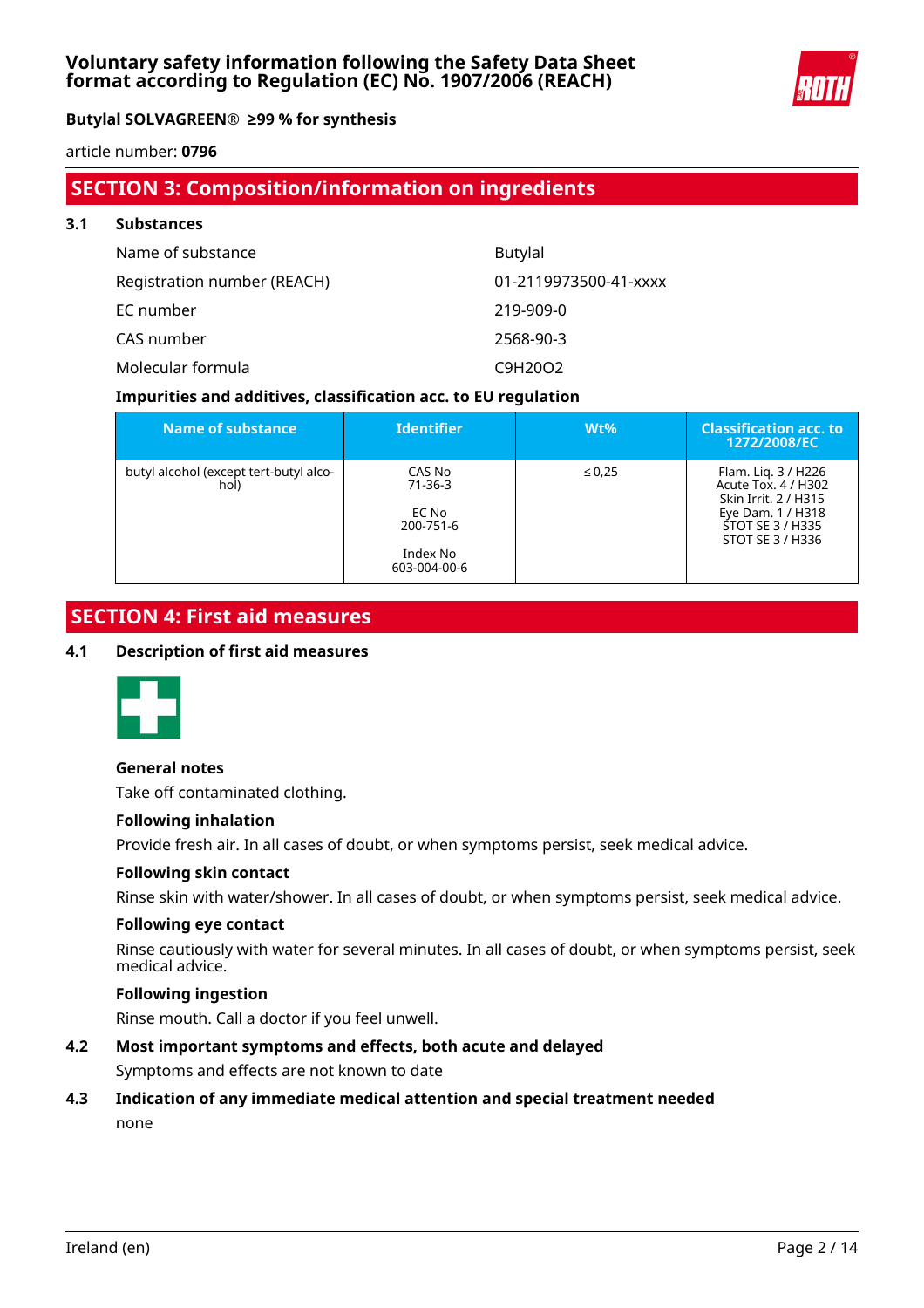

article number: **0796**

# **SECTION 5: Firefighting measures**

#### **5.1 Extinguishing media**



#### **Suitable extinguishing media**

Co-ordinate fire-fighting measures to the fire surroundings water spray, foam, dry extinguishing powder, carbon dioxide (CO2)

#### **Unsuitable extinguishing media**

water jet

**5.2 Special hazards arising from the substance or mixture**

Combustible.

#### **Hazardous combustion products**

In case of fire may be liberated: carbon monoxide (CO), carbon dioxide (CO2)

#### **5.3 Advice for firefighters**

Fight fire with normal precautions from a reasonable distance. Wear self-contained breathing apparatus.

# **SECTION 6: Accidental release measures**

**6.1 Personal precautions, protective equipment and emergency procedures**



#### **For non-emergency personnel**

No special measures are necessary.

**6.2 Environmental precautions**

Keep away from drains, surface and ground water.

#### **6.3 Methods and material for containment and cleaning up**

#### **Advices on how to contain a spill**

Covering of drains.

### **Other information relating to spills and releases**

Place in appropriate containers for disposal. Ventilate affected area.

### **6.4 Reference to other sections**

Hazardous combustion products: see section 5. Personal protective equipment: see section 8. Incompatible materials: see section 10. Disposal considerations: see section 13.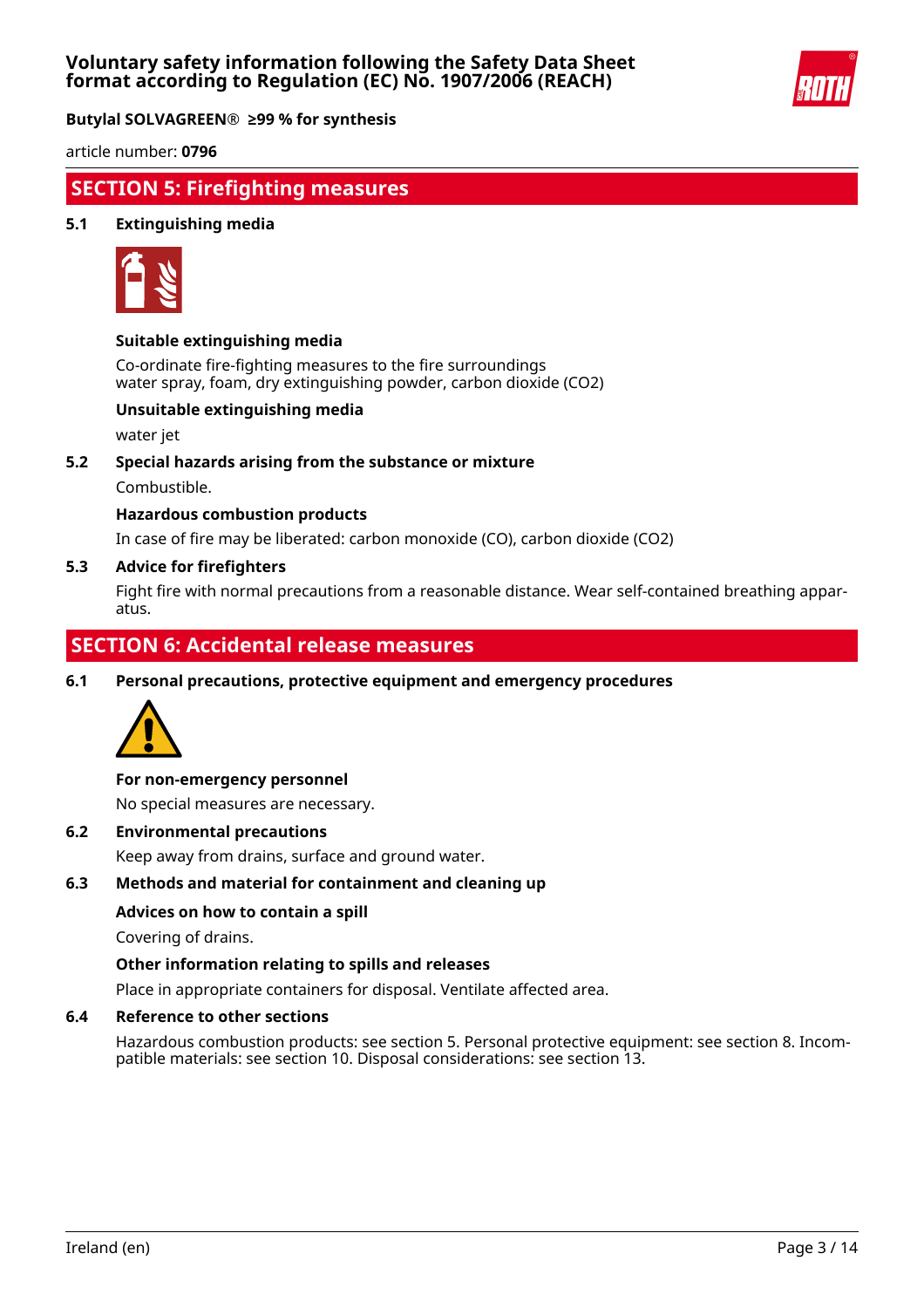

article number: **0796**

# **SECTION 7: Handling and storage**

# **7.1 Precautions for safe handling**

Provision of sufficient ventilation.

# **• Measures to prevent fire as well as aerosol and dust generation**



Keep away from sources of ignition - No smoking.

#### **Advice on general occupational hygiene**

Keep away from food, drink and animal feedingstuffs.

# **7.2 Conditions for safe storage, including any incompatibilities**

Keep container tightly closed.

**Incompatible substances or mixtures**

Observe hints for combined storage.

#### **Consideration of other advice**

#### **• Ventilation requirements**

Use local and general ventilation.

#### **• Specific designs for storage rooms or vessels**

Recommended storage temperature: 15 – 25 °C.

#### **7.3 Specific end use(s)**

No information available.

# **SECTION 8: Exposure controls/personal protection**

#### **8.1 Control parameters**

**National limit values**

#### **Occupational exposure limit values (Workplace Exposure Limits)**

Data are not available.

#### **Relevant DNELs/DMELs/PNECs and other threshold levels**

#### **• human health values**

| <b>Endpoint</b> | <b>Threshold</b><br><b>level</b> | <b>Protection goal,</b><br>route of exposure | Used in           | <b>Exposure time</b>       |
|-----------------|----------------------------------|----------------------------------------------|-------------------|----------------------------|
| <b>DNEL</b>     | $126.6 \,\mathrm{mq/m^3}$        | human, inhalatory                            | worker (industry) | chronic - systemic effects |
| <b>DNEL</b>     | 11,97 mg/kg<br>bw/day            | human, dermal                                | worker (industry) | chronic - systemic effects |

#### **• relevant DNELs of components of the mixture**

| Name of sub-<br>stance                              | <b>CAS No</b> | End-<br>point | <b>Threshold</b><br>level | <b>Protection</b><br>goal, route of<br>exposure | Used in                | <b>Exposure time</b>    |
|-----------------------------------------------------|---------------|---------------|---------------------------|-------------------------------------------------|------------------------|-------------------------|
| butyl alcohol (ex-<br>cept tert-butyl alco-<br>hol) | $71-36-3$     | <b>DNEL</b>   | $310 \text{ mg/m}^3$      | human, inhalatory                               | worker (in-<br>dustry) | chronic - local effects |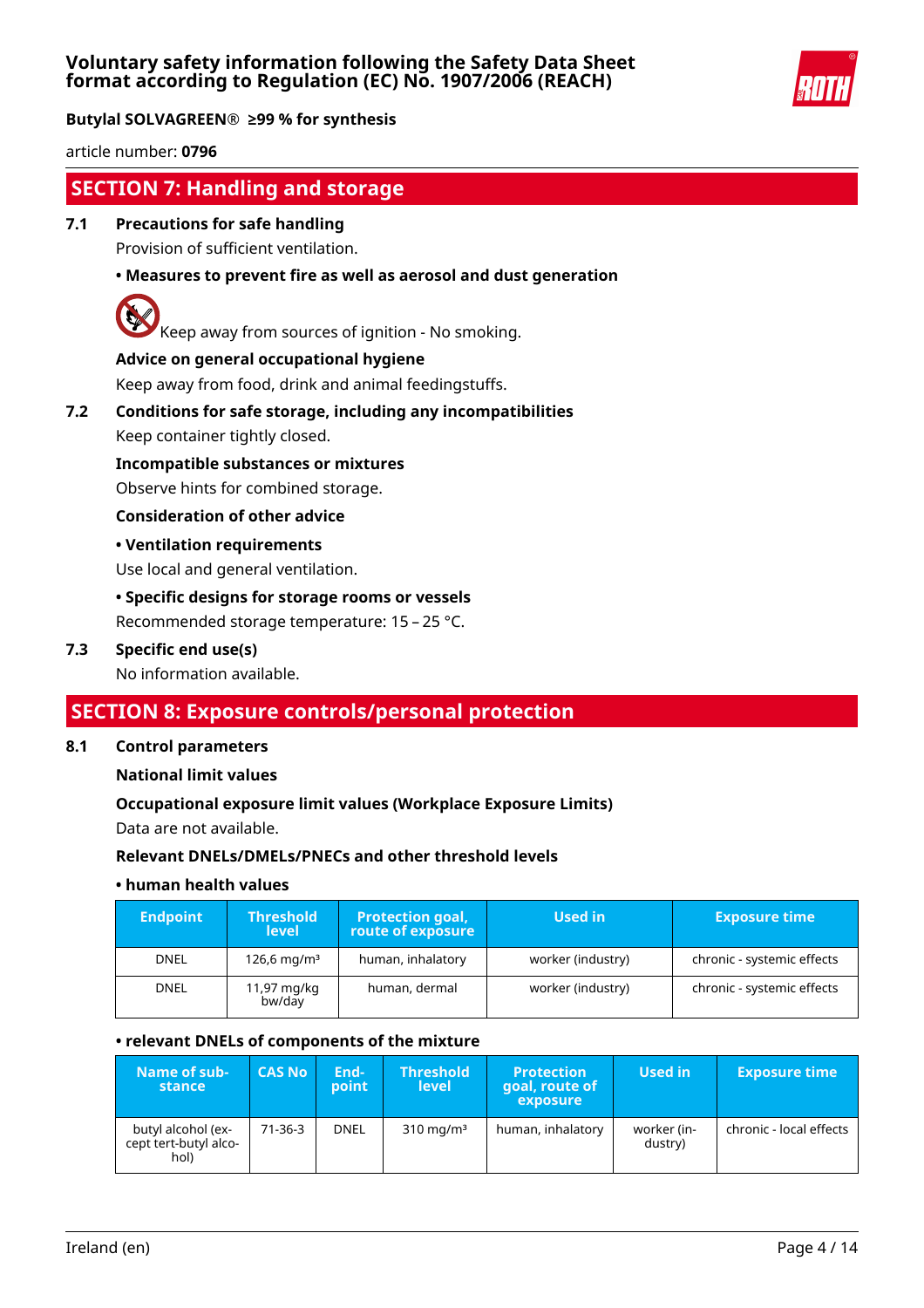

article number: **0796**

| • environmental values |                           |                                  |                              |  |  |  |  |  |
|------------------------|---------------------------|----------------------------------|------------------------------|--|--|--|--|--|
| <b>Endpoint</b>        | <b>Threshold level</b>    | <b>Environmental compartment</b> | <b>Exposure time</b>         |  |  |  |  |  |
| <b>PNEC</b>            | 197,5 $\frac{\mu g}{\mu}$ | freshwater                       | short-term (single instance) |  |  |  |  |  |
| <b>PNEC</b>            | $19,75$ $Hg/1$            | marine water                     | short-term (single instance) |  |  |  |  |  |
| <b>PNEC</b>            | $1 \frac{mg}{l}$          | sewage treatment plant (STP)     | short-term (single instance) |  |  |  |  |  |
| <b>PNEC</b>            | 4,347 $mg/_{kq}$          | freshwater sediment              | short-term (single instance) |  |  |  |  |  |
| <b>PNEC</b>            | 0,435 $mg/_{ka}$          | marine sediment                  | short-term (single instance) |  |  |  |  |  |
| <b>PNEC</b>            | 751,9 $mg/_{ka}$          | soil                             | short-term (single instance) |  |  |  |  |  |

## **• relevant PNECs of components of the mixture**

| <b>Name of substance</b>                     | <b>CAS No</b> | <b>Endpoint</b> | <b>Threshold level</b> | <b>Environmental</b><br>compartment | <b>Exposure time</b>              |
|----------------------------------------------|---------------|-----------------|------------------------|-------------------------------------|-----------------------------------|
| butyl alcohol (except<br>tert-butyl alcohol) | $71 - 36 - 3$ | <b>PNEC</b>     | $0.082 \frac{mg}{l}$   | freshwater                          | short-term (single in-<br>stance) |
| butyl alcohol (except<br>tert-butyl alcohol) | $71 - 36 - 3$ | <b>PNEC</b>     | $0.0082 \frac{mg}{l}$  | marine water                        | short-term (single in-<br>stance) |
| butyl alcohol (except<br>tert-butyl alcohol) | $71 - 36 - 3$ | <b>PNEC</b>     | $2.476$ mg/            | sewage treatment<br>plant (STP)     | short-term (single in-<br>stance) |
| butyl alcohol (except<br>tert-butyl alcohol) | $71-36-3$     | <b>PNEC</b>     | 0,0178 $mg/_{ka}$      | marine sediment                     | short-term (single in-<br>stance) |
| butyl alcohol (except<br>tert-butyl alcohol) | $71 - 36 - 3$ | <b>PNEC</b>     | $0,015 \frac{mg}{ka}$  | soil                                | short-term (single in-<br>stance) |
| butyl alcohol (except<br>tert-butyl alcohol) | 71-36-3       | <b>PNEC</b>     | 2,25 $mg/$             | water                               | intermittent release              |
| butyl alcohol (except<br>tert-butyl alcohol) | $71 - 36 - 3$ | <b>PNEC</b>     | 0,178 $mg/_{kq}$       | freshwater sedi-<br>ment            | short-term (single in-<br>stance) |

# **8.2 Exposure controls**

## **Individual protection measures (personal protective equipment)**

#### **Eye/face protection**



Use safety goggle with side protection.

## **Skin protection**



#### **• hand protection**

Wear suitable gloves. Chemical protection gloves are suitable, which are tested according to EN 374.

### **• type of material**

PVC: polyvinyl chloride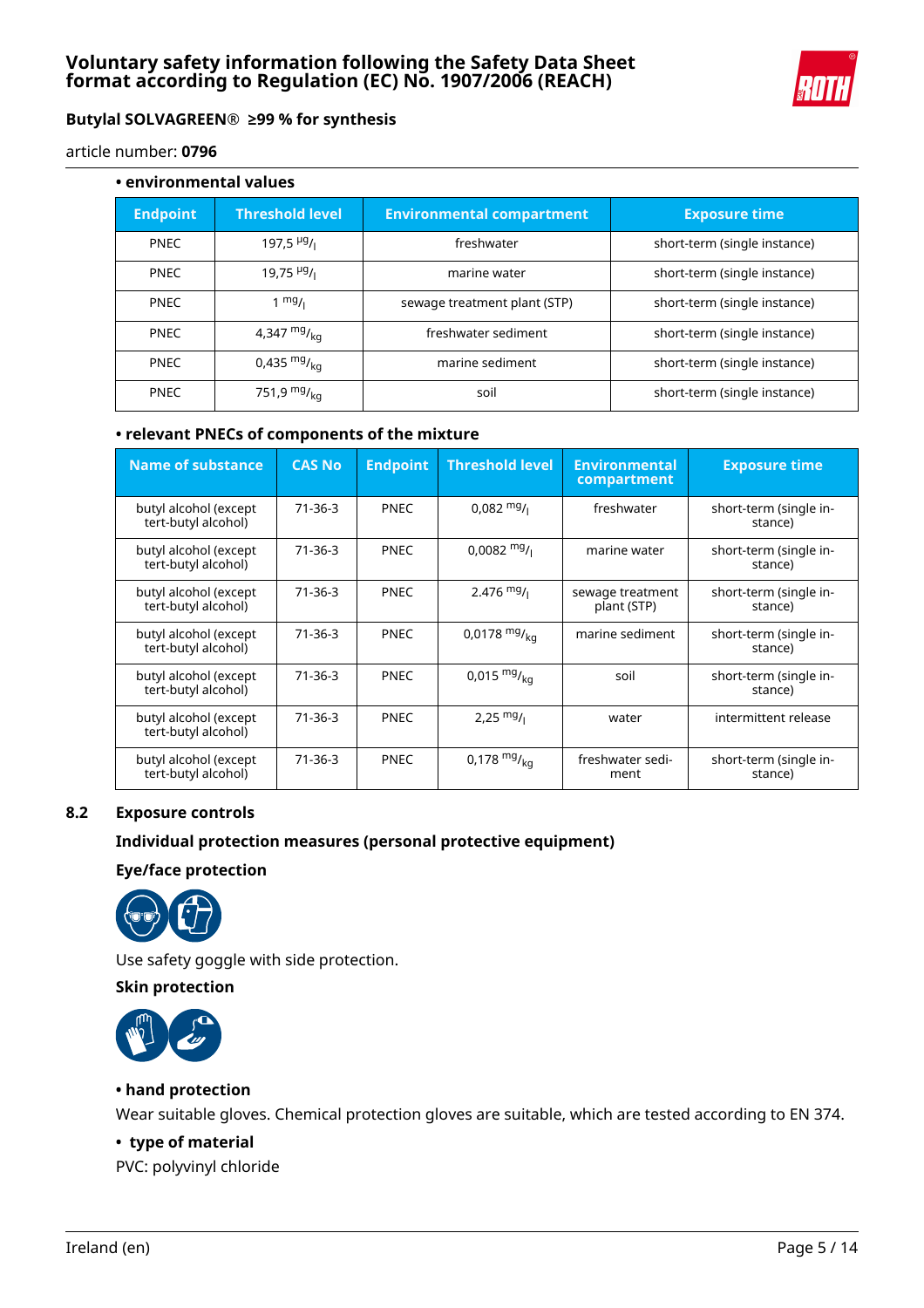

article number: **0796**

#### **• material thickness**

1,2 mm

### **• breakthrough times of the glove material**

>60 minutes (permeation: level 3)

#### **• other protection measures**

Take recovery periods for skin regeneration. Preventive skin protection (barrier creams/ointments) is recommended.

#### **Respiratory protection**



Respiratory protection necessary at: Aerosol or mist formation. Type: A (against organic gases and vapours with a boiling point of > 65 °C , colour code: Brown).

#### **Environmental exposure controls**

Keep away from drains, surface and ground water.

# **SECTION 9: Physical and chemical properties**

## **9.1 Information on basic physical and chemical properties**

| Appearance                              |                                                |
|-----------------------------------------|------------------------------------------------|
| Physical state                          | liquid (fluid)                                 |
| Colour                                  | colourless                                     |
| Odour                                   | this information is not available              |
| Odour threshold                         | No data available                              |
| Other physical and chemical parameters  |                                                |
| pH (value)                              | This information is not available.             |
| Melting point/freezing point            | $-59,4 °C$                                     |
| Initial boiling point and boiling range | 182,5 °C at 1.013 hPa                          |
| Flash point                             | 63 °C at 1 atm                                 |
| Evaporation rate                        | 5,54 (n-butyl acetate = $1$ )                  |
| Flammability (solid, gas)               | not relevant (fluid)                           |
| <b>Explosive limits</b>                 |                                                |
| · lower explosion limit (LEL)           | 0,65 vol%                                      |
| • upper explosion limit (UEL)           | 23,6 vol%                                      |
| Explosion limits of dust clouds         | not relevant                                   |
| Vapour pressure                         | 0,079 kPa at 20 °C                             |
| Density                                 | 0,835 $9/_{cm^3}$ at 20 °C                     |
| Vapour density                          | This information is not available.             |
| <b>Bulk density</b>                     | Not applicable                                 |
| Relative density                        | Information on this property is not available. |
|                                         |                                                |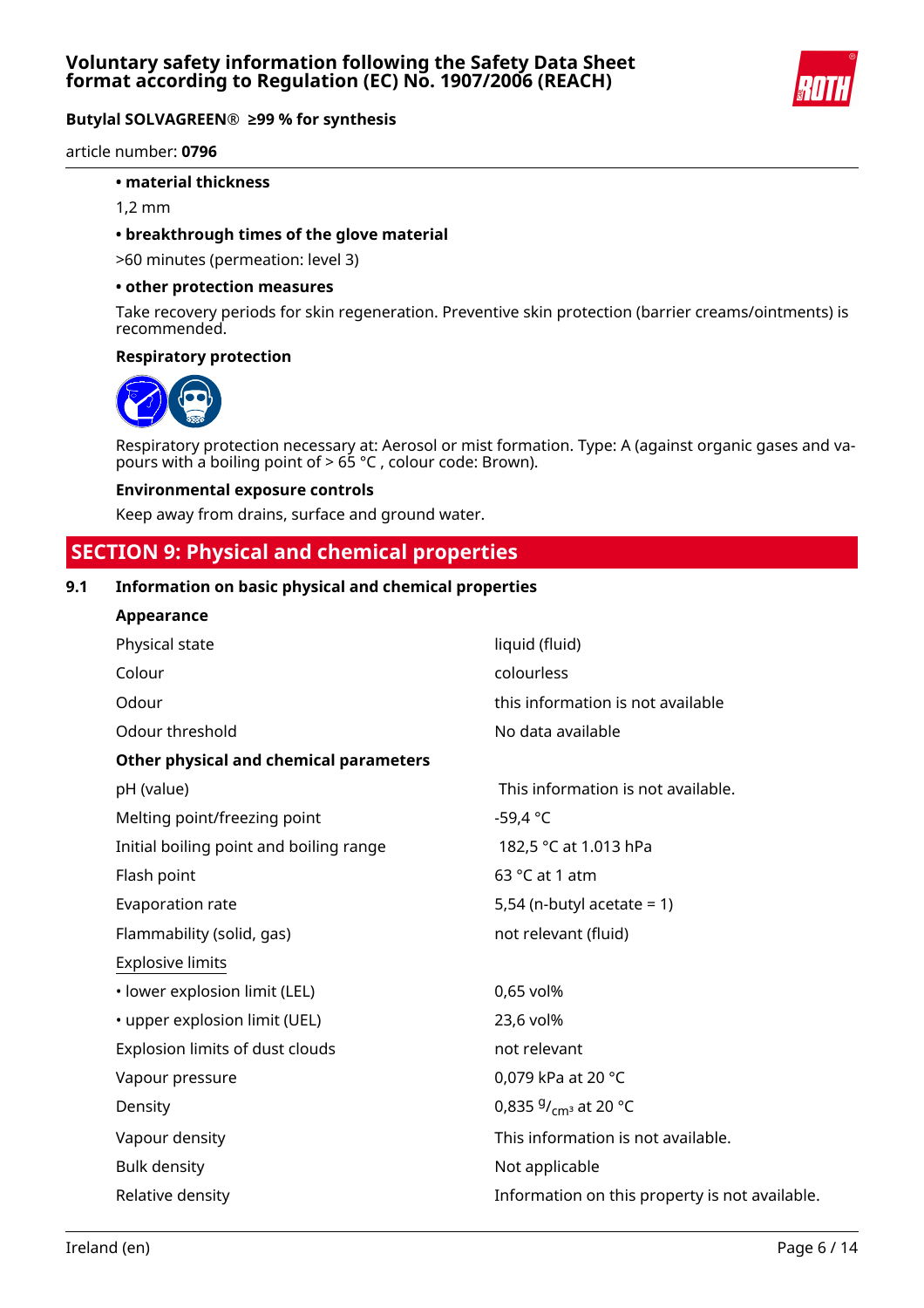# **Voluntary safety information following the Safety Data Sheet format according to Regulation (EC) No. 1907/2006 (REACH)**



## **Butylal SOLVAGREEN® ≥99 % for synthesis**

article number: **0796**

|     | Solubility(ies)                      |                                                                         |
|-----|--------------------------------------|-------------------------------------------------------------------------|
|     | Water solubility                     | 222.5 mg/ <sub>L</sub> at 20 °C                                         |
|     | Partition coefficient                |                                                                         |
|     | n-octanol/water (log KOW)            | 2,77 (pH value: 6,8, 21,5 °C) (ECHA)                                    |
|     | Auto-ignition temperature            | 220 °C at 1 atm - ECHA                                                  |
|     | Decomposition temperature            | no data available                                                       |
|     | Viscosity                            |                                                                         |
|     | • kinematic viscosity                | 1,083 $\text{mm}^2$ / <sub>s</sub> at 25 °C                             |
|     | • dynamic viscosity                  | 1,236 mPa s at 10 $^{\circ}$ C                                          |
|     | <b>Explosive properties</b>          | Shall not be classified as explosive                                    |
|     | Oxidising properties                 | none                                                                    |
| 9.2 | <b>Other information</b>             |                                                                         |
|     | Surface tension                      | 25,2 $\rm{mN}_{/m}$ (25 °C)                                             |
|     | Temperature class (EU, acc. to ATEX) | T3 (Maximum permissible surface temperature<br>on the equipment: 200°C) |

# **SECTION 10: Stability and reactivity**

### **10.1 Reactivity**

In case of warming: Vapours can form explosive mixtures with air.

#### **10.2 Chemical stability**

The material is stable under normal ambient and anticipated storage and handling conditions of temperature and pressure.

# **10.3 Possibility of hazardous reactions**

Violent reaction with: Strong oxidiser, Strong acid

## **10.4 Conditions to avoid**

There are no specific conditions known which have to be avoided.

#### **10.5 Incompatible materials**

There is no additional information.

**10.6 Hazardous decomposition products**

Hazardous combustion products: see section 5.

# **SECTION 11: Toxicological information**

# **11.1 Information on toxicological effects**

#### **Acute toxicity**

Shall not be classified as acutely toxic.

| <b>Exposure route</b> | <b>Endpoint</b> | Value                      | <b>Species</b> | <b>Source</b> |
|-----------------------|-----------------|----------------------------|----------------|---------------|
| oral                  | LD50            | 6.873 $mg/kq$              | rat            | <b>ECHA</b>   |
| dermal                | LD50            | $>2.000$ mg/ <sub>kg</sub> | rat            | <b>ECHA</b>   |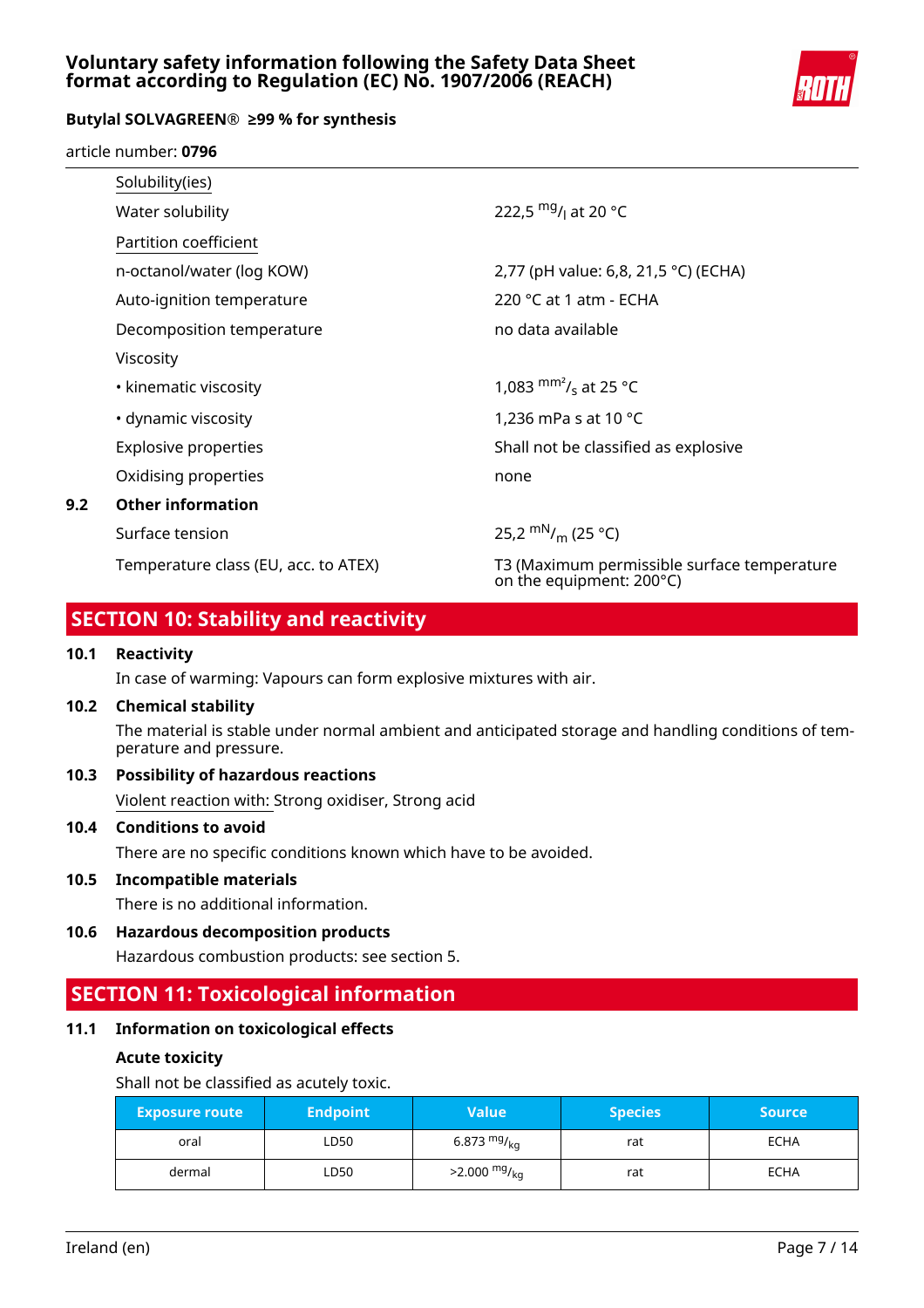

article number: **0796**

# **Skin corrosion/irritation**

Shall not be classified as corrosive/irritant to skin.

## **Serious eye damage/eye irritation**

Shall not be classified as seriously damaging to the eye or eye irritant.

### **Respiratory or skin sensitisation**

Shall not be classified as a respiratory or skin sensitiser.

## **Summary of evaluation of the CMR properties**

Shall not be classified as germ cell mutagenic, carcinogenic nor as a reproductive toxicant

## **• Specific target organ toxicity - single exposure**

Shall not be classified as a specific target organ toxicant (single exposure).

## **• Specific target organ toxicity - repeated exposure**

Shall not be classified as a specific target organ toxicant (repeated exposure).

#### **Aspiration hazard**

Shall not be classified as presenting an aspiration hazard.

# **Symptoms related to the physical, chemical and toxicological characteristics**

**• If swallowed**

data are not available

**• If in eyes**

data are not available

**• If inhaled**

data are not available

**• If on skin**

data are not available

# **Other information**

None

# **SECTION 12: Ecological information**

# **12.1 Toxicity**

acc. to 1272/2008/EC: Shall not be classified as hazardous to the aquatic environment.

# **Aquatic toxicity (acute)**

| <b>Endpoint</b> | Value                   | <b>Species</b>        | <b>Source</b> | <b>Exposure</b><br>time |
|-----------------|-------------------------|-----------------------|---------------|-------------------------|
| EC50            | $>100$ mg/ <sub>1</sub> | aquatic invertebrates | <b>ECHA</b>   | 48 h                    |
| ErC50           | $>1.3$ mg/              | algae                 | <b>ECHA</b>   | 72 h                    |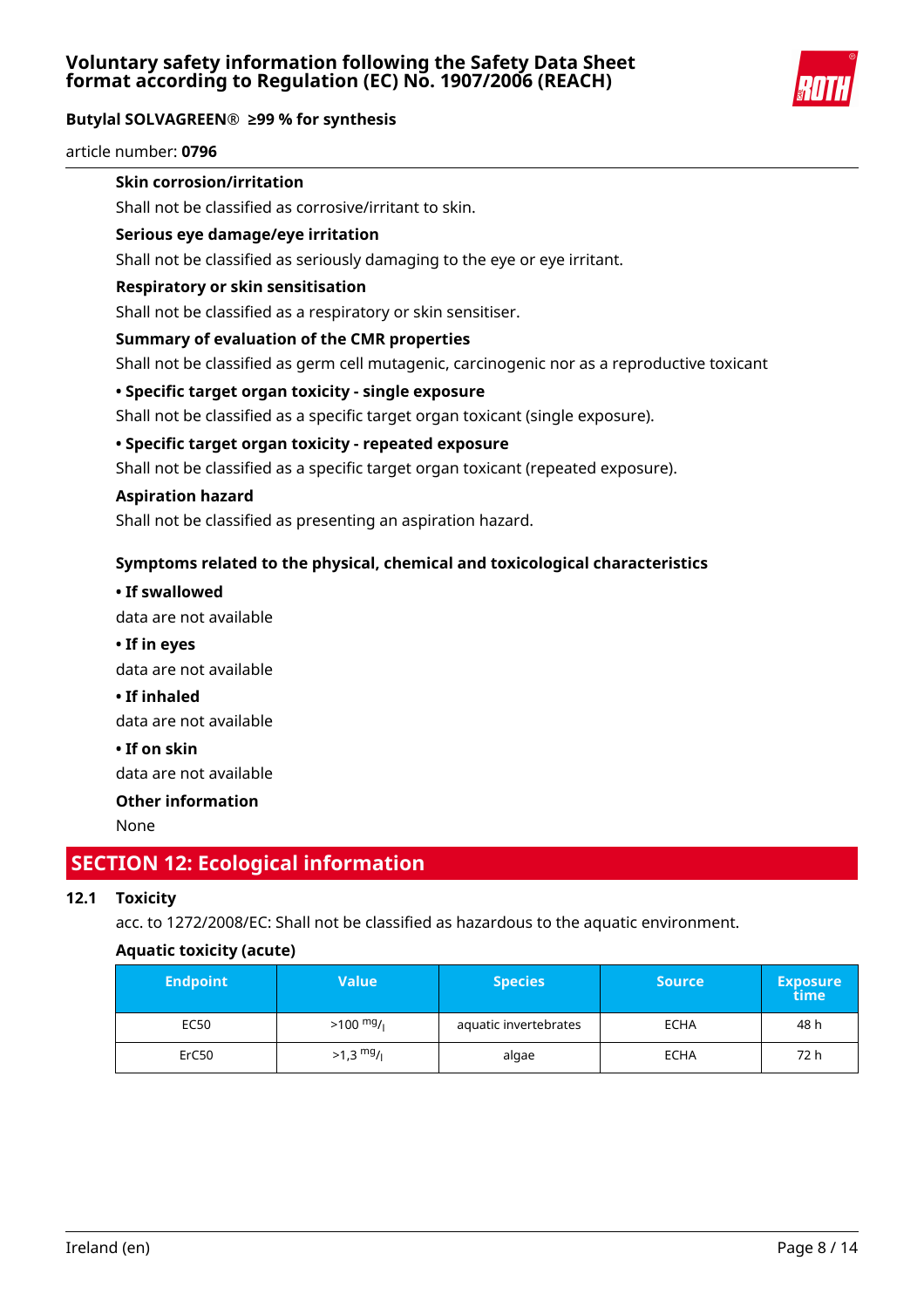

article number: **0796**

#### **Aquatic toxicity (acute) of components of the mixture**

| Name of substance                            | <b>CAS No</b> | <b>Endpoint</b> | <b>Value</b> | <b>Species</b>             | <b>Exposure</b><br>time |
|----------------------------------------------|---------------|-----------------|--------------|----------------------------|-------------------------|
| butyl alcohol (except<br>tert-butyl alcohol) | $71-36-3$     | <b>LC50</b>     | 1.376 $mg/1$ | fish                       | 96 h                    |
| butyl alcohol (except<br>tert-butyl alcohol) | $71-36-3$     | EC50            | $1.328$ mg/  | aquatic inverteb-<br>rates | 48 h                    |
| butyl alcohol (except<br>tert-butyl alcohol) | $71-36-3$     | ErC50           | 225 $mg/$    | algae                      | 96 h                    |

### **Aquatic toxicity (chronic)**

| <b>Endpoint</b> | Value\              | <b>Species</b> | <b>Source</b> | <b>Exposure</b><br>time |
|-----------------|---------------------|----------------|---------------|-------------------------|
| EC50            | $>100 \frac{mg}{l}$ | microorganisms | ECHA          | 3 h                     |

#### **Aquatic toxicity (chronic) of components of the mixture**

| Name of substance                            | <b>CAS No</b> | <b>Endpoint</b> | Value             | <b>Species</b>             | <b>Exposure</b><br>time |
|----------------------------------------------|---------------|-----------------|-------------------|----------------------------|-------------------------|
| butyl alcohol (except<br>tert-butyl alcohol) | 71-36-3       | EC50            | $18 \frac{mg}{l}$ | aquatic inverteb-<br>rates | 21 <sub>d</sub>         |

#### **12.2 Process of degradability**

Theoretical Oxygen Demand: Theoretical Carbon Dioxide:

| Process          | <b>Degradation rate</b> | Time |
|------------------|-------------------------|------|
| oxygen depletion | 30 – 40 %               | 28 d |

#### **Degradability of components of the mixture**

| Name of sub-<br>stance                       | <b>CAS No</b> | <b>Process</b> | <b>Degradation rate</b> | <b>Time</b> |
|----------------------------------------------|---------------|----------------|-------------------------|-------------|
| butyl alcohol (except<br>tert-butyl alcohol) | 71-36-3       | biotic/abiotic | 98%                     | 28 d        |

#### **12.3 Bioaccumulative potential**

Does not significantly accumulate in organisms.

```
n-octanol/water (log KOW) 2,77 (pH value: 6,8, 21,5 °C)
```
#### **Bioaccumulative potential of components of the mixture**

| Name of sub-<br>stance                       | <b>CAS No</b> | <b>BCF</b> | Log KOW                | <b>BOD5/COD</b> |
|----------------------------------------------|---------------|------------|------------------------|-----------------|
| butyl alcohol (except<br>tert-butyl alcohol) | 71-36-3       | 2,7        | 1 (pH value: 7, 25 °C) |                 |

## **12.4 Mobility in soil**

Data are not available.

# **12.5 Results of PBT and vPvB assessment**

Data are not available.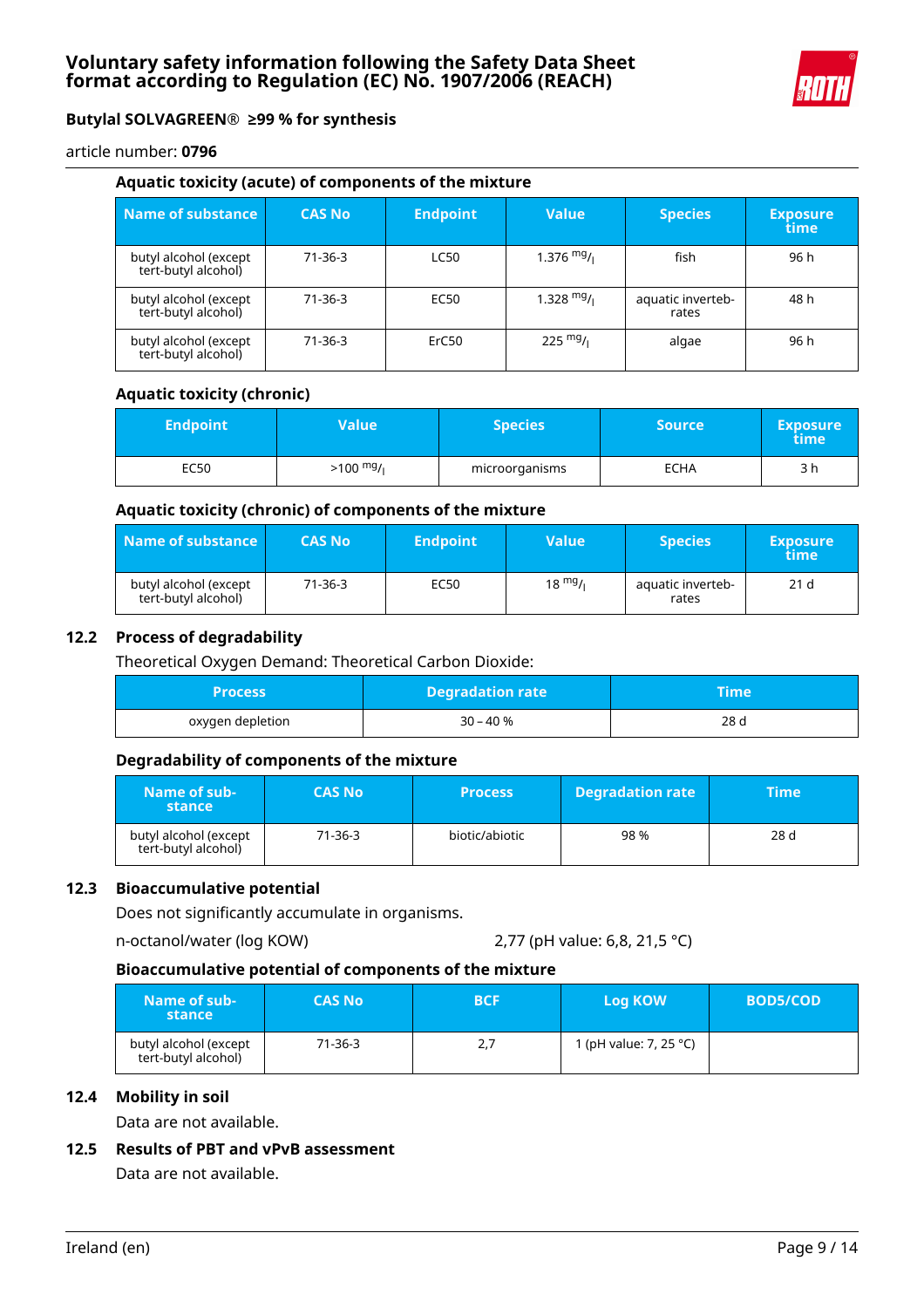

article number: **0796**

#### **12.6 Other adverse effects**

Data are not available.

# **SECTION 13: Disposal considerations**

#### **13.1 Waste treatment methods**



Consult the appropriate local waste disposal expert about waste disposal.

#### **Sewage disposal-relevant information**

Do not empty into drains.

#### **Sewage disposal-relevant information**

Do not empty into drains.

#### **13.2 Relevant provisions relating to waste**

The allocation of waste identity numbers/waste descriptions must be carried out according to the EEC, specific to the industry and process.

#### **13.3 Remarks**

Waste shall be separated into the categories that can be handled separately by the local or national waste management facilities. Please consider the relevant national or regional provisions.

# **SECTION 14: Transport information 14.1** UN number **14.1** UN number **14.1** UN number **14.2** UN proper shipping name not relevant **14.3** Transport hazard class(es) not relevant Class - **14.4** Packing group **not relevant 14.5** Environmental hazards **none (non-environmentally hazardous acc. to the danger**ous goods regulations)

# **14.6 Special precautions for user**

There is no additional information.

# **14.7 Transport in bulk according to Annex II of MARPOL and the IBC Code** The cargo is not intended to be carried in bulk.

#### **14.8 Information for each of the UN Model Regulations**

# **• Transport of dangerous goods by road, rail and inland waterway (ADR/RID/ADN)** Not subject to ADR, RID and ADN.

# **• International Maritime Dangerous Goods Code (IMDG)**

Not subject to IMDG.

# **• International Civil Aviation Organization (ICAO-IATA/DGR)**

Not subject to ICAO-IATA.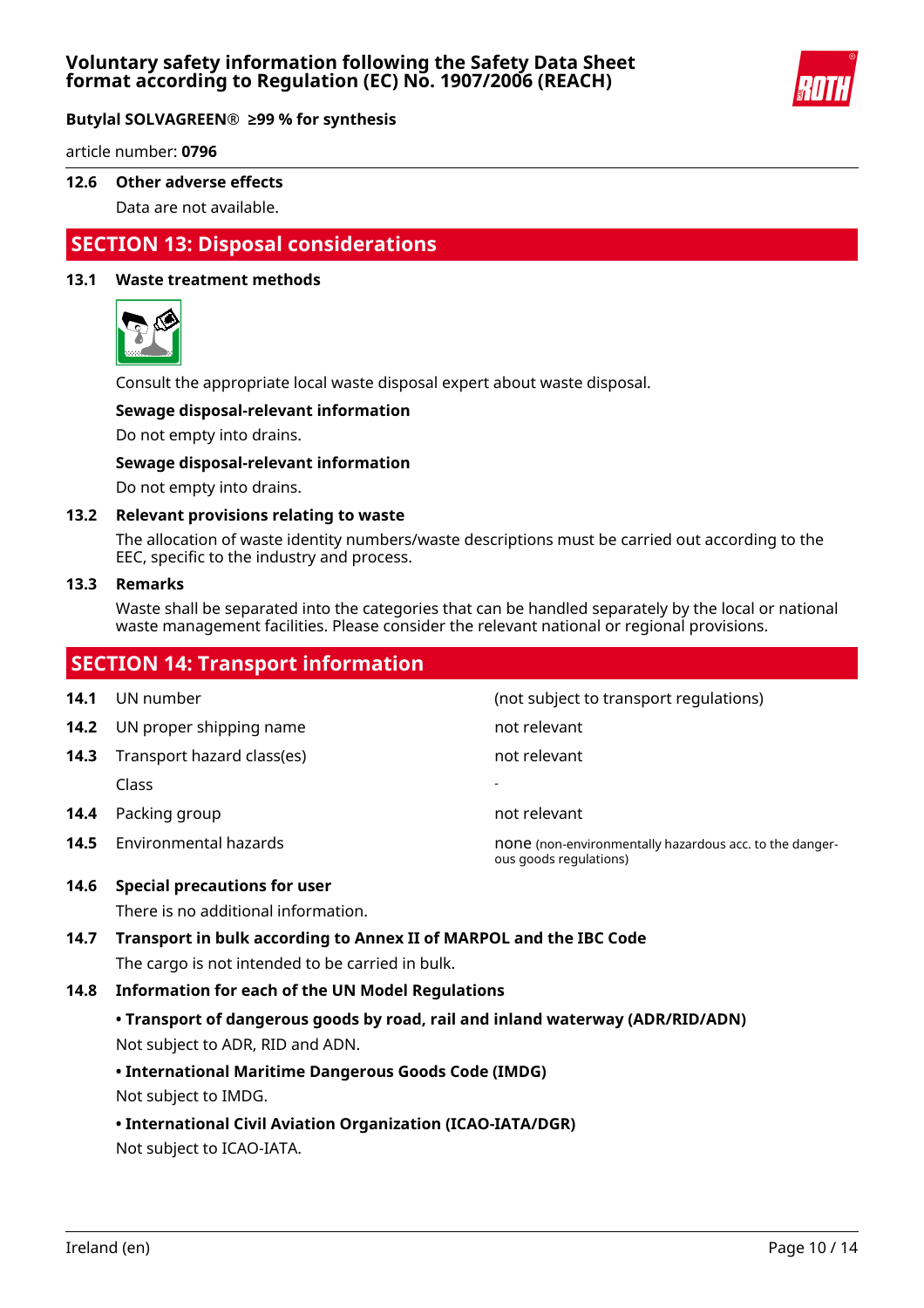

article number: **0796**

# **SECTION 15: Regulatory information**

### **15.1 Safety, health and environmental regulations/legislation specific for the substance or mixture**

**Relevant provisions of the European Union (EU)**

# **• Regulation 649/2012/EU concerning the export and import of hazardous chemicals (PIC)** Not listed.

**• Regulation 1005/2009/EC on substances that deplete the ozone layer (ODS)**

Not listed.

# **• Regulation 850/2004/EC on persistent organic pollutants (POP)** Not listed.

**• Restrictions according to REACH, Annex XVII**

not listed

**• Restrictions according to REACH, Title VIII**

None.

**• List of substances subject to authorisation (REACH, Annex XIV)/SVHC - candidate list** not listed

**• Seveso Directive**

|           | 2012/18/EU (Seveso III)               |                                                                                                   |              |  |
|-----------|---------------------------------------|---------------------------------------------------------------------------------------------------|--------------|--|
| <b>No</b> | Dangerous substance/hazard categories | Qualifying quantity (tonnes) for the application of lower and upper-tier re-<br><b>quirements</b> | <b>Notes</b> |  |
|           | not assigned                          |                                                                                                   |              |  |

# **• Directive 75/324/EEC relating to aerosol dispensers**

#### **Filling batch**

#### **Deco-Paint Directive (2004/42/EC)**

| <b>VOC content</b>                                   | 100 %<br>8359/ |  |  |
|------------------------------------------------------|----------------|--|--|
| Directive on industrial emissions (VOCs, 2010/75/EU) |                |  |  |
| <b>VOC content</b>                                   | 100 %          |  |  |
| <b>VOC content</b>                                   | 8359/          |  |  |

**Directive 2011/65/EU on the restriction of the use of certain hazardous substances in electrical and electronic equipment (RoHS) - Annex II**

not listed

**Regulation 166/2006/EC concerning the establishment of a European Pollutant Release and Transfer Register (PRTR)**

not listed

**Directive 2000/60/EC establishing a framework for Community action in the field of water policy (WFD)**

not listed

# **Regulation 98/2013/EU on the marketing and use of explosives precursors**

not listed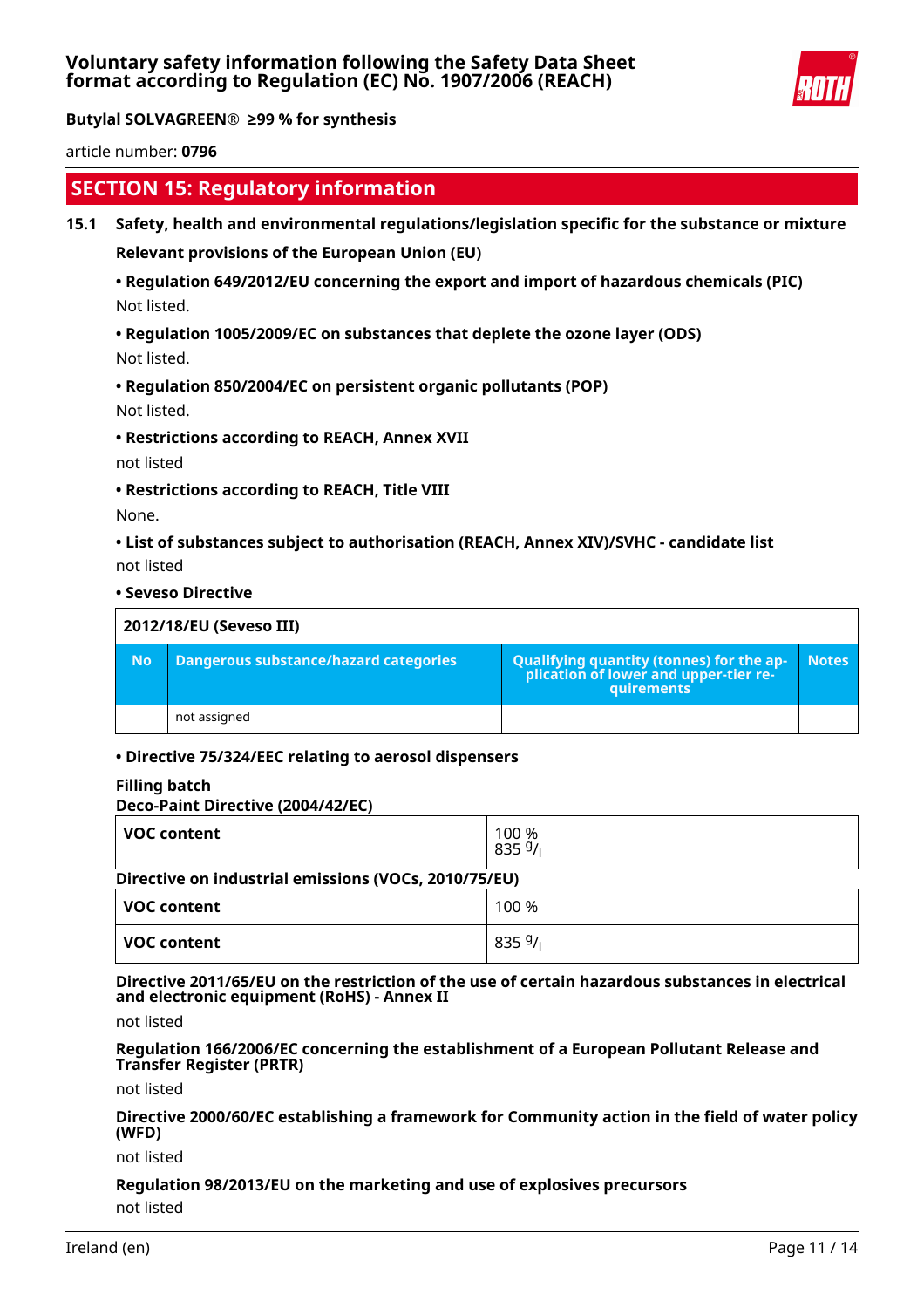

article number: **0796**

# **Regulation 111/2005/EC laying down rules for the monitoring of trade between the Community and third countries in drug precursors**

not listed

#### **National inventories**

Substance is listed in the following national inventories:

| <b>Country</b> | <b>National inventories</b> | <b>Status</b>       |
|----------------|-----------------------------|---------------------|
| AU             | <b>AICS</b>                 | substance is listed |
| CA             | <b>DSL</b>                  | substance is listed |
| <b>CN</b>      | <b>IECSC</b>                | substance is listed |
| EU             | <b>ECSI</b>                 | substance is listed |
| EU             | REACH Req.                  | substance is listed |
| <b>NZ</b>      | NZIoC                       | substance is listed |
| <b>PH</b>      | <b>PICCS</b>                | substance is listed |
| <b>TW</b>      | <b>TCSI</b>                 | substance is listed |
| US.            | <b>TSCA</b>                 | substance is listed |

#### **Legend**

| ------- |                                                                         |
|---------|-------------------------------------------------------------------------|
| AICS    | Australian Inventory of Chemical Substances                             |
| DSL.    | Domestic Substances List (DSL)                                          |
| ECSI    | EC Substance Inventory (EINECS, ELINCS, NLP)                            |
| IECSC   | Inventory of Existing Chemical Substances Produced or Imported in China |
| NZIoC   | New Zealand Inventory of Chemicals                                      |
| PICCS   | Philippine Inventory of Chemicals and Chemical Substances               |
|         | REACH Reg. REACH registered substances                                  |
| TCSI    | Taiwan Chemical Substance Inventory                                     |
| TSCA    | Toxic Substance Control Act                                             |
|         |                                                                         |

#### **15.2 Chemical Safety Assessment**

No Chemical Safety Assessment has been carried out for this substance.

# **SECTION 16: Other information**

#### **Abbreviations and acronyms**

| Abbr.      | <b>Descriptions of used abbreviations</b>                                                                                                                                                                                     |
|------------|-------------------------------------------------------------------------------------------------------------------------------------------------------------------------------------------------------------------------------|
| Acute Tox. | acute toxicity                                                                                                                                                                                                                |
| <b>ADN</b> | Accord européen relatif au transport international des marchandises dangereuses par voies de navigation<br>intérieures (European Agreement concerning the International Carriage of Dangerous Goods by Inland Wa-<br>terways) |
| <b>ADR</b> | Accord européen relatif au transport international des marchandises dangereuses par route (European<br>Agreement concerning the International Carriage of Dangerous Goods by Road)                                            |
| <b>BCF</b> | bioconcentration factor                                                                                                                                                                                                       |
| <b>BOD</b> | Biochemical Oxygen Demand                                                                                                                                                                                                     |
| CAS        | Chemical Abstracts Service (service that maintains the most comprehensive list of chemical substances)                                                                                                                        |
| <b>CLP</b> | Regulation (EC) No 1272/2008 on classification, labelling and packaging of substances and mixtures                                                                                                                            |
| <b>CMR</b> | Carcinogenic, Mutagenic or toxic for Reproduction                                                                                                                                                                             |
| COD        | chemical oxygen demand                                                                                                                                                                                                        |
| <b>DGR</b> | Dangerous Goods Regulations (see IATA/DGR)                                                                                                                                                                                    |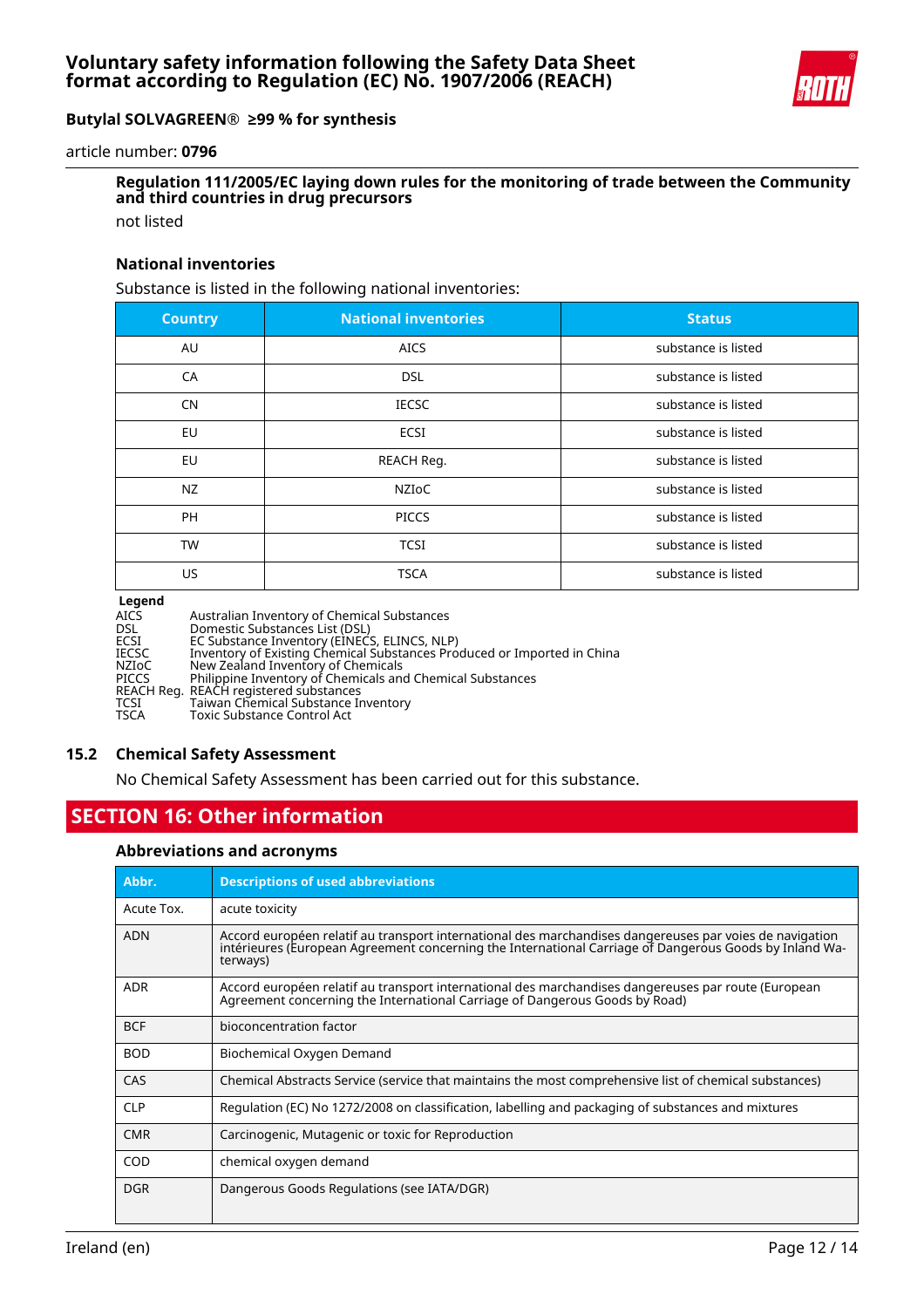

article number: **0796**

| Abbr.           | <b>Descriptions of used abbreviations</b>                                                                                                                                              |
|-----------------|----------------------------------------------------------------------------------------------------------------------------------------------------------------------------------------|
| <b>DMEL</b>     | Derived Minimal Effect Level                                                                                                                                                           |
| <b>DNEL</b>     | Derived No-Effect Level                                                                                                                                                                |
| EC No           | The EC Inventory (EINECS, ELINCS and the NLP-list) is the source for the seven-digit EC number, an identifi-<br>er of substances commercially available within the EU (European Union) |
| <b>EINECS</b>   | European Inventory of Existing Commercial Chemical Substances                                                                                                                          |
| <b>ELINCS</b>   | European List of Notified Chemical Substances                                                                                                                                          |
| Eye Dam.        | seriously damaging to the eye                                                                                                                                                          |
| Eye Irrit.      | irritant to the eye                                                                                                                                                                    |
| Flam. Lig.      | flammable liquid                                                                                                                                                                       |
| <b>GHS</b>      | "Globally Harmonized System of Classification and Labelling of Chemicals" developed by the United Nations                                                                              |
| <b>IATA</b>     | International Air Transport Association                                                                                                                                                |
| <b>IATA/DGR</b> | Dangerous Goods Regulations (DGR) for the air transport (IATA)                                                                                                                         |
| <b>ICAO</b>     | <b>International Civil Aviation Organization</b>                                                                                                                                       |
| <b>IMDG</b>     | International Maritime Dangerous Goods Code                                                                                                                                            |
| index No        | the Index number is the identification code given to the substance in Part 3 of Annex VI to Regulation (EC)<br>No 1272/2008                                                            |
| log KOW         | n-octanol/water                                                                                                                                                                        |
| MARPOL          | International Convention for the Prevention of Pollution from Ships (abbr. of "Marine Pollutant")                                                                                      |
| <b>NLP</b>      | No-Longer Polymer                                                                                                                                                                      |
| <b>PBT</b>      | Persistent, Bioaccumulative and Toxic                                                                                                                                                  |
| <b>PNEC</b>     | Predicted No-Effect Concentration                                                                                                                                                      |
| <b>REACH</b>    | Registration, Evaluation, Authorisation and Restriction of Chemicals                                                                                                                   |
| <b>RID</b>      | Règlement concernant le transport International ferroviaire des marchandises Dangereuses (Regulations<br>concerning the International carriage of Dangerous goods by Rail)             |
| Skin Corr.      | corrosive to skin                                                                                                                                                                      |
| Skin Irrit.     | irritant to skin                                                                                                                                                                       |
| <b>STOT SE</b>  | specific target organ toxicity - single exposure                                                                                                                                       |
| <b>SVHC</b>     | Substance of Very High Concern                                                                                                                                                         |
| VOC             | Volatile Organic Compounds                                                                                                                                                             |
| vPvB            | very Persistent and very Bioaccumulative                                                                                                                                               |

#### **Key literature references and sources for data**

- Regulation (EC) No. 1907/2006 (REACH), amended by 2015/830/EU
- Regulation (EC) No. 1272/2008 (CLP, EU GHS)
- Dangerous Goods Regulations (DGR) for the air transport (IATA)
- International Maritime Dangerous Goods Code (IMDG)

#### **List of relevant phrases (code and full text as stated in chapter 2 and 3)**

not relevant.